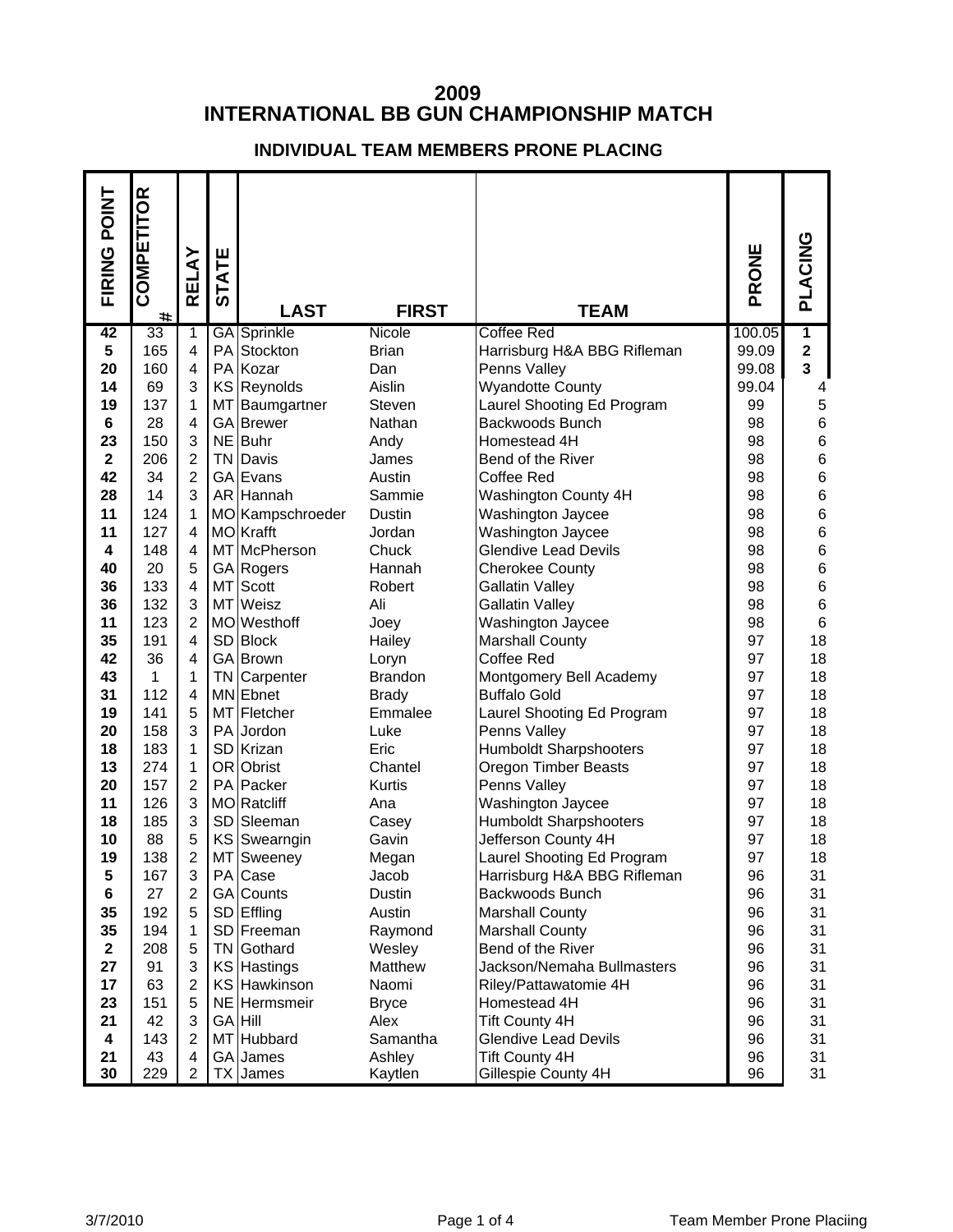| 30             | 232            | 3                       |    | <b>TX</b> Jennings | Kenzie        | Gillespie County 4H              | 96 | 31 |
|----------------|----------------|-------------------------|----|--------------------|---------------|----------------------------------|----|----|
| 34             | 51             | 1                       |    | GA Kellum          | Jeremy        | <b>Paulding County</b>           | 96 | 31 |
| 20             | 156            | 1                       |    | PA Leedy           | David         | Penns Valley                     | 96 | 31 |
| 30             | 228            | 1                       |    | TX Lochte          | Gretchen      | Gillespie County 4H              | 96 | 31 |
| 36             | 130            | 1                       |    | MT Mobley          | <b>Bryson</b> | <b>Gallatin Valley</b>           | 96 | 31 |
| 36             | 131            | $\overline{2}$          |    | MT Nelson          | Ticer         | <b>Gallatin Valley</b>           | 96 | 31 |
| 33             | 58             | $\overline{2}$          |    | <b>GA</b> Peters   | Hannah        | Walton County 4H                 | 96 | 31 |
| 33             | 57             | 3                       |    | GA Peters          | Carleigh      | Walton County 4H                 | 96 | 31 |
| 4              | 144            | 1                       |    | MT Quinnell        | Courtney      | <b>Glendive Lead Devils</b>      | 96 | 31 |
| 14             | 71             | 1                       |    | KS Rodgers         | Derek         | <b>Wyandotte County</b>          | 96 | 31 |
| 22             | 270            | 4                       |    | NE Snyder          | Madie         | Dead Eye Shooters                | 96 | 31 |
| 31             | 111            | 3                       |    | MN Strenge         | Taylor        | <b>Buffalo Gold</b>              | 96 | 31 |
| $\bf 6$        | 29             | 1                       |    | <b>GA</b> Swain    | Garrett       | Backwoods Bunch                  | 96 | 31 |
| 11             | 125            | 5                       |    | MO Vanleer         | <b>Blake</b>  | Washington Jaycee                | 96 | 31 |
| 36             | 134            | 5                       |    | MT Wilson          | Jenna         | <b>Gallatin Valley</b>           | 96 | 31 |
| 13             | 278            | 4                       |    | OR Baker           | Kasey         | <b>Oregon Timber Beasts</b>      | 95 | 58 |
| 25             | 199            | 3                       |    | SD Beck            | Deryn         | Pierre Jr. Shooters              | 95 | 58 |
| 18             | 187            | 5                       |    | SD Boltjes-Johnson | Josie         | Humboldt Sharpshooters           | 95 | 58 |
| 40             | 19             | 3                       |    | GA Bragg           | Casadie       | <b>Cherokee County</b>           | 95 | 58 |
| 19             | 139            | 3                       |    | MT Connolly        | Dustin        | Laurel Shooting Ed Program       | 95 | 58 |
| $\mathbf 3$    | 263            | 1                       |    | WI Doudna          | Marcus        | Richland Area Jaycees            | 95 | 58 |
| 14             | 73             | $\overline{2}$          |    | KS Gardner         | Scott         | <b>Wyandotte County</b>          | 95 | 58 |
| 4              | 145            | 3                       | MT | Gibbs              | Aspen         | <b>Glendive Lead Devils</b>      | 95 | 58 |
| 32             | 242            | 4                       |    | VA Huband          | Colin         | Appoxmattox 4H                   | 95 | 58 |
| 31             | 110            | $\overline{c}$          |    | <b>MN</b> Knutson  | Ashley        | <b>Buffalo Gold</b>              | 95 | 58 |
| 24             | 236            | $\overline{2}$          |    | <b>TX Lassberg</b> | Layne         | <b>Blanco County 4H</b>          | 95 | 58 |
| 29             | 251            | 4                       |    | VA Leslie          | Russell       | Nottoway Regional                | 95 | 58 |
| 25             | 200            | 4                       |    | SD Newton          | Bethany       | Pierre Jr. Shooters              | 95 | 58 |
| 5              | 163            | $\overline{2}$          |    | PA Ordille         | Kyle          | Harrisburg H&A BBG Rifleman      | 95 | 58 |
| 23             | 154            | 4                       |    | NE Parthemer       | Ryan          | Homestead 4H                     | 95 | 58 |
| 7              | $\overline{7}$ | $\overline{c}$          |    | AL Potts           | Alex          | Shelby Co. Shooting Sports Assc. | 95 | 58 |
| 13             | 280            | 5                       |    | OR Rogerson        | Cole          | Oregon Timber Beasts             | 95 | 58 |
| 18             | 186            | 4                       |    | SD Stoner          | Kilee         | Humboldt Sharpshooters           | 95 | 58 |
| 17             | 66             | 5                       |    | KS Stroda          | Wade          | Riley/Pattawatomie 4H            | 95 | 58 |
| 22             | 271            | 3                       |    | NE Winston         | Jaren         | Dead Eye Shooters                | 95 | 58 |
| 39             | 116            | 1                       |    | MN Wurm            | Greg          | <b>Buffalo Maroon</b>            | 95 | 58 |
| 25             | 197            | 5                       |    | SD Andersen        | Shelby        | Pierre Jr. Shooters              | 94 | 79 |
| 41             | 180            | 5                       |    | SC Arnold          | Josh          | Carolina Sharpshooters           | 94 | 79 |
| 19             | 140            | Δ                       |    | MT Baumgartner     | Katrina       | Laurel Shooting Ed Program       | 94 | 79 |
| 34             | 50             | 4                       |    | GA Cole            | Austin        | <b>Paulding County</b>           | 94 | 79 |
| 21             | 41             | $\overline{2}$          |    | GA Coleman         | Emily         | <b>Tift County 4H</b>            | 94 | 79 |
| 29             | 249            | $\overline{2}$          |    | VA Coleman         | Royce         | Nottoway Regional                | 94 | 79 |
| 17             | 62             | 1                       |    | KS Dietrich        | Jacob         | Riley/Pattawatomie 4H            | 94 | 79 |
| 4              | 147            | 5                       |    | MT Hubbard         | Alexa         | <b>Glendive Lead Devils</b>      | 94 | 79 |
| 41             | 178            | $\overline{2}$          |    | SC Leap            | Sam           | Carolina Sharpshooters           | 94 | 79 |
| 29             | 250            | 3                       |    | VA Leslie          | Hunter        | Nottoway Regional                | 94 | 79 |
| 35             | 195            | $\overline{c}$          |    | SD Maxwell         | Makenzie      | <b>Marshall County</b>           | 94 | 79 |
| 29             | 248            | 1                       |    | VA McCann          | Michael       | Nottoway Regional                | 94 | 79 |
| 23             | 153            | $\overline{2}$          |    | NE Parthemer       | Tyler         | Homestead 4H                     | 94 | 79 |
| 41             | 177            | $\overline{\mathbf{4}}$ |    | SC Pruitt          | Andrew        | Carolina Sharpshooters           | 94 | 79 |
| 28             | 12             | 1                       |    | AR Richardson      | Jake          | Washington County 4H             | 94 | 79 |
| 16             | 104            | 5                       |    | LA Ronquille       | Shawntell     | Jefferson Parish                 | 94 | 79 |
| 30             | 233            | 4                       |    | <b>TX</b> Sauer    | Cullen        | Gillespie County 4H              | 94 | 79 |
| 28             | 13             | $\boldsymbol{2}$        |    | AR Seideman        | Keira         | Washington County 4H             | 94 | 79 |
| 34             | 49             | 5                       |    | GA Smith           | Morgan        | <b>Paulding County</b>           | 94 | 79 |
| 31             | 113            | 5                       |    | MN Triplett        | Jackson       | <b>Buffalo Gold</b>              | 94 | 79 |
| $\overline{7}$ | 8              | 3                       |    | AL Watson          | Grant         | Shelby Co. Shooting Sports Assc. | 94 | 79 |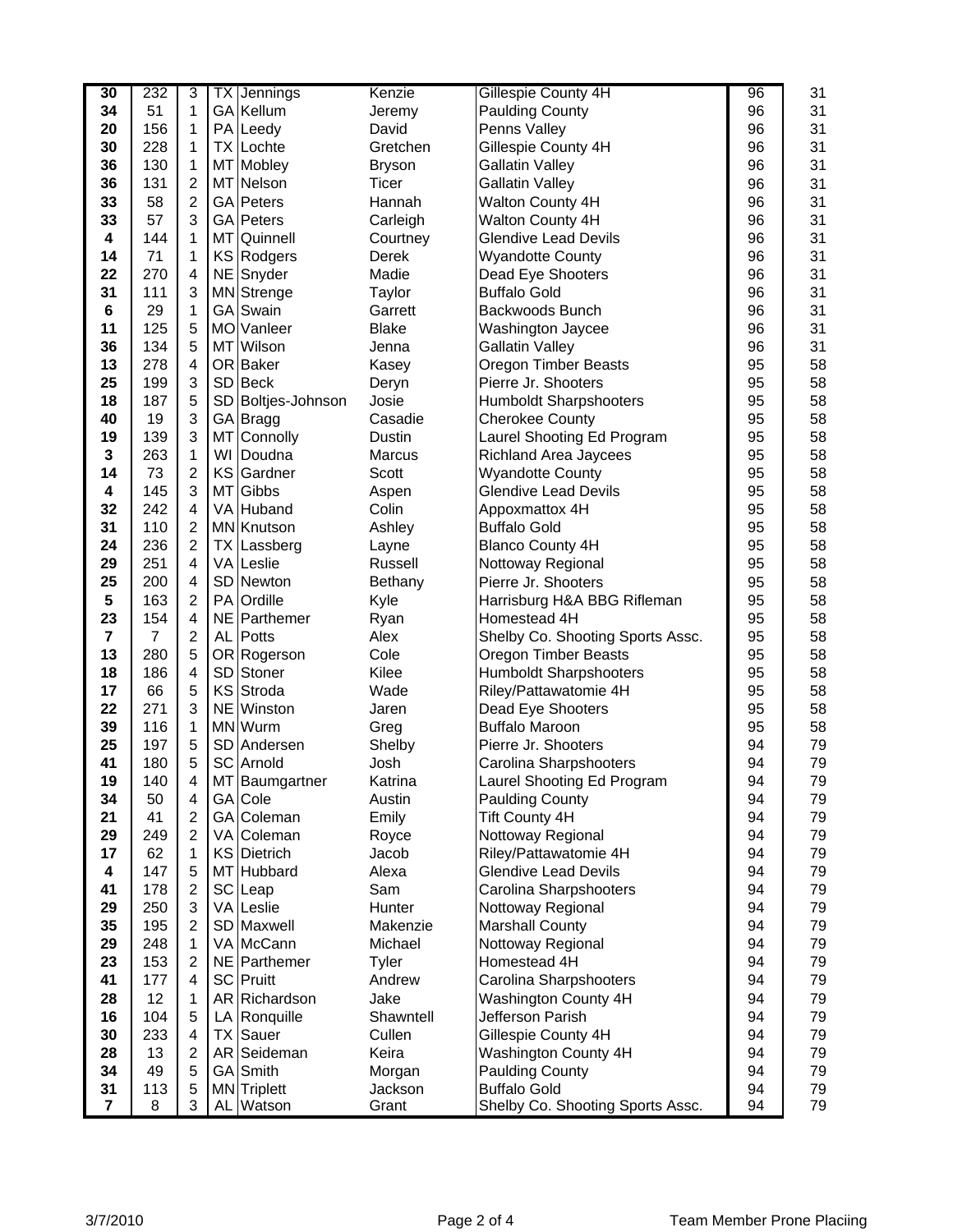| 10<br>26                      | 84<br>259      | 4                       |      | KS Emery<br>VA Haskins   | Jody<br>Chase   | Jefferson County 4H<br>Amherst 4H                           | 89<br>89 | 155<br>155 |
|-------------------------------|----------------|-------------------------|------|--------------------------|-----------------|-------------------------------------------------------------|----------|------------|
| 15                            | 76             | $\mathbf{1}$<br>3       |      | KS Christian             | Amber           | Flint Hills Jr. Shooters                                    | 89       | 155        |
| 26                            | 253            | 3                       |      | VA Cash                  | Travis          | Amherst 4H                                                  | 89       | 155        |
| 23                            | 152            | 1                       |      | NE Buhr                  | <b>Tyler</b>    | Homestead 4H                                                | 89       | 155        |
| 41                            | 182            | 3                       |      | <b>SC</b> Arnold         | Benjamin        | Carolina Sharpshooters                                      | 89       | 155        |
| 24                            | 239            | $\overline{4}$          |      | <b>TX Sultemeier</b>     | Ryan            | <b>Blanco County 4H</b>                                     | 90       | 146        |
| 28                            | 16             | $\overline{4}$          |      | AR Secrist               | Felecia         | Washington County 4H                                        | 90       | 146        |
| 14                            | 70             | 4                       |      | KS Reynolds              | Hannah          | <b>Wyandotte County</b>                                     | 90       | 146        |
| 43                            | 5              | 5                       |      | TN Pugh                  | Jordan          | Montgomery Bell Academy                                     | 90       | 146        |
| 39                            | 117            | $\overline{c}$          |      | MN Pappenfus             | Autumn          | <b>Buffalo Maroon</b>                                       | 90       | 146        |
| 15                            | 78             | 3                       |      | KS McDaniel              | Abbie           | Flint Hills Jr. Shooters                                    | 90       | 146        |
| 5                             | 166            | 5                       |      | PA Lybarger              | Tyler           | Harrisburg H&A BBG Rifleman                                 | 90       | 146        |
| 28                            | 15             | 5                       |      | AR Haegele               | <b>Brock</b>    | Washington County 4H                                        | 90       | 146        |
| 8                             | 174            | 3                       |      | SC Cutlip                | Caleb           | Anderson Aces                                               | 90       | 146        |
| 42                            | 35             | 3                       |      | GA Walden                | Thomas          | Coffee Red                                                  | 91       | 131        |
| 12                            | 97             | 3                       | LA I | Smith                    | Kristen         | Calcasieu 4H                                                | 91       | 131        |
| 32                            | 245            | $\overline{c}$          |      | VA Shumate               | Daniel          | Appoxmattox 4H                                              | 91       | 131        |
| 10                            | 87             | $\overline{c}$          |      | KS Pearson               | Jessica         | Jefferson County 4H                                         | 91       | 131        |
| 37                            | 215            | 3                       |      | <b>TN</b> Mendenhall     | Rachel          | Livingston JC Pioneers                                      | 91       | 131        |
| 24                            | 241            | 5                       |      | <b>TX</b> Jones          | Cliff           | <b>Blanco County 4H</b>                                     | 91       | 131        |
| 26                            | 258            | 5                       |      | VA Hudson                | <b>Hunter</b>   | Amherst 4H                                                  | 91       | 131        |
| $\mathbf 2$                   | 204            | 4                       |      | TN Hof                   | Jared           | Bend of the River                                           | 91       | 131        |
| 3                             | 265            | $\overline{\mathbf{4}}$ |      | WI Gilbertson            | Alex            | <b>Richland Area Jaycees</b>                                | 91       | 131        |
| $\bf 6$                       | 26             | 4<br>5                  | AL I | Cain<br>GA Clary         | Gage<br>Seth    | Backwoods Bunch                                             | 91       | 131<br>131 |
| $\overline{\mathbf{7}}$       | 9              |                         |      |                          | Colton          | <b>Blanco County 4H</b><br>Shelby Co. Shooting Sports Assc. | 91       | 131        |
| 24                            | 238            | 3                       |      | <b>TX Barrow</b>         |                 | Appoxmattox 4H                                              | 91       |            |
| 32                            | 244            | 5                       |      | VA Baldwin               | Mallory         |                                                             | 91       | 131        |
| 10                            | 85             | 4                       |      | KS Badgett               | Max             | Jefferson County 4H                                         | 91       | 131        |
| 34                            | 48             | $\overline{c}$          |      | <b>GA Alvis</b>          | Cameron         | <b>Paulding County</b>                                      | 91       | 131        |
| 27                            | 92             | 5                       |      | KS Zeller                | Cooper          | Jackson/Nemaha Bullmasters                                  | 92       | 114        |
| 8                             | 173            | $\overline{4}$          |      | <b>SC</b> Willey         | Jake            | Anderson Aces                                               | 92       | 114        |
| 6                             | 30             | 3                       |      | GA Walker                | Austin          | Backwoods Bunch                                             | 92       | 114        |
| 40                            | 22             | 1                       |      | SD Stulken<br>GA Wagner  | Megan<br>Kyle   | <b>Cherokee County</b>                                      | 92       | 114        |
| 25                            | 202            | $\overline{c}$          |      | AL Richardson            | Alicia          | Shelby Co. Shooting Sports Assc.<br>Pierre Jr. Shooters     | 92       | 114        |
| 34<br>$\overline{\mathbf{r}}$ | 52<br>6        | 3<br>1                  |      | GA Pruet                 | Austin          | <b>Paulding County</b>                                      | 92<br>92 | 114<br>114 |
| 25                            | 201            | 1                       |      | SD Nielsen               | <b>Bristol</b>  | Pierre Jr. Shooters                                         | 92       | 114        |
| $\mathbf{2}$                  | 207            | 1                       |      | <b>TN</b> Mackie         | Hannah          | Bend of the River                                           | 92       | 114        |
| 42                            | 37             | 5                       |      | GA Leggett               | Daniell         | Coffee Red                                                  | 92       | 114        |
| 39                            | 118            | 3                       |      | MN Hackworth             | Jazmine         | <b>Buffalo Maroon</b>                                       | 92       | 114        |
| 26                            | 256            | $\mathbf{1}$            |      | VA Gray                  | Matthew         | Amherst 4H                                                  | 92       | 114        |
| 43                            | $\overline{2}$ | $\overline{c}$          |      | TN Dupuis                | Andrew          | Montgomery Bell Academy                                     | 92       | 114        |
| 24                            | 235            | $\mathbf{1}$            |      | <b>TX Dowdy</b>          | Chelsea         | <b>Blanco County 4H</b>                                     | 92       | 114        |
| 8                             | 172            | 5                       |      | SC Burdette              | Jonathan        | Anderson Aces                                               | 92       | 114        |
| 37                            | 213            | 1                       |      | <b>TN</b> Brown          | Edward          | Livingston JC Pioneers                                      | 92       | 114        |
| 17                            | 65             | 4                       |      | KS Becker                | Austin          | Riley/Pattawatomie 4H                                       | 92       | 114        |
| 17                            | 64             | 3                       |      | KS Tully                 | Ryan            | Riley/Pattawatomie 4H                                       | 93       | 100        |
| 31                            | 109            | 1                       |      | <b>MN</b> Schubert       | Eric            | <b>Buffalo Gold</b>                                         | 93       | 100        |
| 14                            | 72             | 5                       |      | KS Rodgers               | Heidi           | <b>Wyandotte County</b>                                     | 93       | 100        |
| 40                            | 23             | $\overline{c}$          |      | GA Pierce                | Dillan          | <b>Cherokee County</b>                                      | 93       | 100        |
| 13                            | 276            | $\overline{c}$          |      | OR Nihart                | <b>Brandi</b>   | Oregon Timber Beasts                                        | 93       | 100        |
| $\mathbf{2}$                  | 205            | 3                       |      | <b>TN</b> Mackie         | Caleb           | Bend of the River                                           | 93       | 100        |
| 22                            | 267            | 5                       |      | NE Long                  | <b>Bailey</b>   | Dead Eye Shooters                                           | 93       | 100        |
| 22                            | 268            | 1                       |      | NE Long                  | Wyatt           | Dead Eye Shooters                                           | 93       | 100        |
| 20                            | 159            | 5                       |      | PA Jones                 | Dylan           | Penns Valley                                                | 93       | 100        |
| 33<br>35                      | 60<br>193      | 4<br>3                  |      | GA Dittman<br>SD Flanery | Claire<br>David | Walton County 4H<br><b>Marshall County</b>                  | 93<br>93 | 100<br>100 |
| 18                            | 184            | $\overline{c}$          |      | SD Coldman               | Corwin          | Humboldt Sharpshooters                                      | 93       | 100        |
| 37                            | 211            | $\overline{\mathbf{4}}$ |      | TN Brown                 | Ben             | Livingston JC Pioneers                                      | 93       | 100        |
| 30                            | 231            | 5                       |      | <b>TX Behrends</b>       | Hunter          | Gillespie County 4H                                         | 93       | 100        |
|                               |                |                         |      |                          |                 |                                                             |          |            |